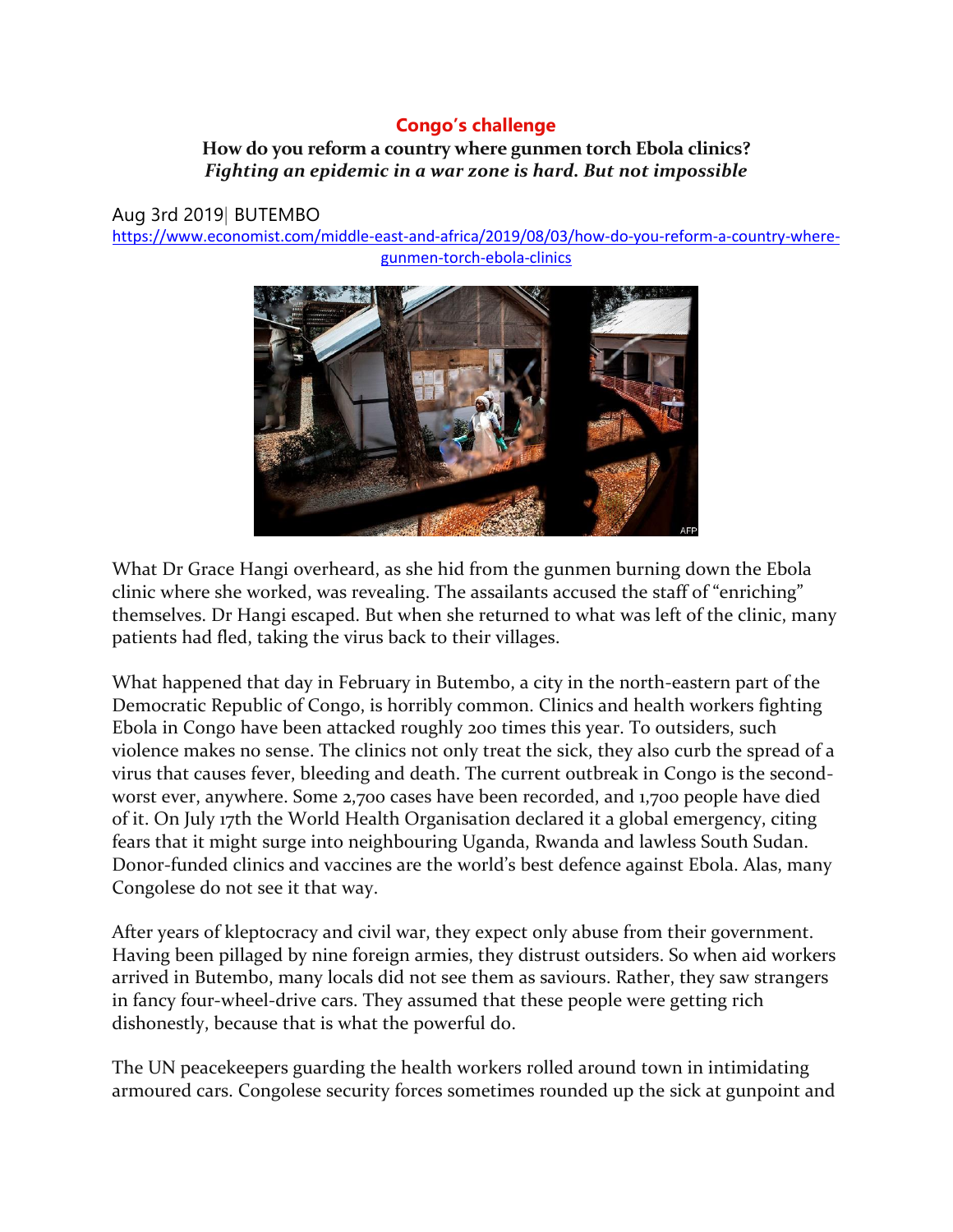forced them into health centres, from which some never emerged alive. The official (and true) explanation of those deaths—that they had succumbed to Ebola—was widely doubted. About 40% of locals do not believe Ebola exists, says Justus Nseo, the co-ordinator of the Ebola response in Butembo. Some local politicians help spread this dangerous myth.

Health workers often do not even know who is attacking them. Dozens of militia groups operate in North Kivu, the province that includes Butembo. Some attacks may be spontaneous. Others may be orchestrated by local politicians, to drive out NGOs that strive too diligently to prevent the embezzlement of donor funds. Violence often stymies the relief effort. "Not a day passes without trouble," says Dr Nseo.

Yet there is hope. The clinics in Butembo have been rebuilt. Suspected Ebola victims are isolated in cubes, surrounded by clear plastic sheets so that relatives can see and talk to them without risk of infection. Hand-and-foot-washing stations have sprung up all around eastern Congo to stop the spread of the virus.

Kavo Donse, a nurse who caught Ebola from a patient, was treated in one of the newly rebuilt clinics. Her excruciating fever, headaches and bloody diarrhoea have gone. She is back at work, saving lives. She smiles ruefully at the fact that so many of her neighbours still think the virus mythical. As for the thugs who burned down the clinic? "May God forgive them," she says.

Reforming Congo is like fighting a deadly virus in a chaotic war zone—only trickier. The new president, Félix Tshisekedi, has vowed to make the country less poor, corrupt, violent, ill-educated, roadless and dimly lit. To do so, he must grapple with grasping warlords, crooked civil servants, an unprincipled political class and a restive population.

That would be hard enough for a president with a popular mandate. Mr Tshisekedi has none. His predecessor, Joseph Kabila, had to bow out because he was two years beyond his term limit. Martin Fayulu, a businessman, won an election in December with 60% of the vote, according to independent estimates. Mr Kabila's chosen successor, Emmanuel Shadary, did so badly that officials could not pretend he had won. Instead, Mr Kabila struck a deal with his least threatening opponent, Mr Tshisekedi, who was then declared the winner.

No one believes the result, but most Congolese appear to have sighed and accepted it. Many were pleasantly surprised that Mr Kabila, a despot who had ruled for 18 years, was no longer president. No Congolese ruler had ever been peacefully replaced at the ballot box. Also, people are weary of instability. Estimates of the death toll from the last fullblown civil war, between 1998 and 2003, range from 800,000 to 5m, mostly from warinduced disease and hunger. Such uncertainty about numbers is common in Congo. No one systematically counts the living or the dead.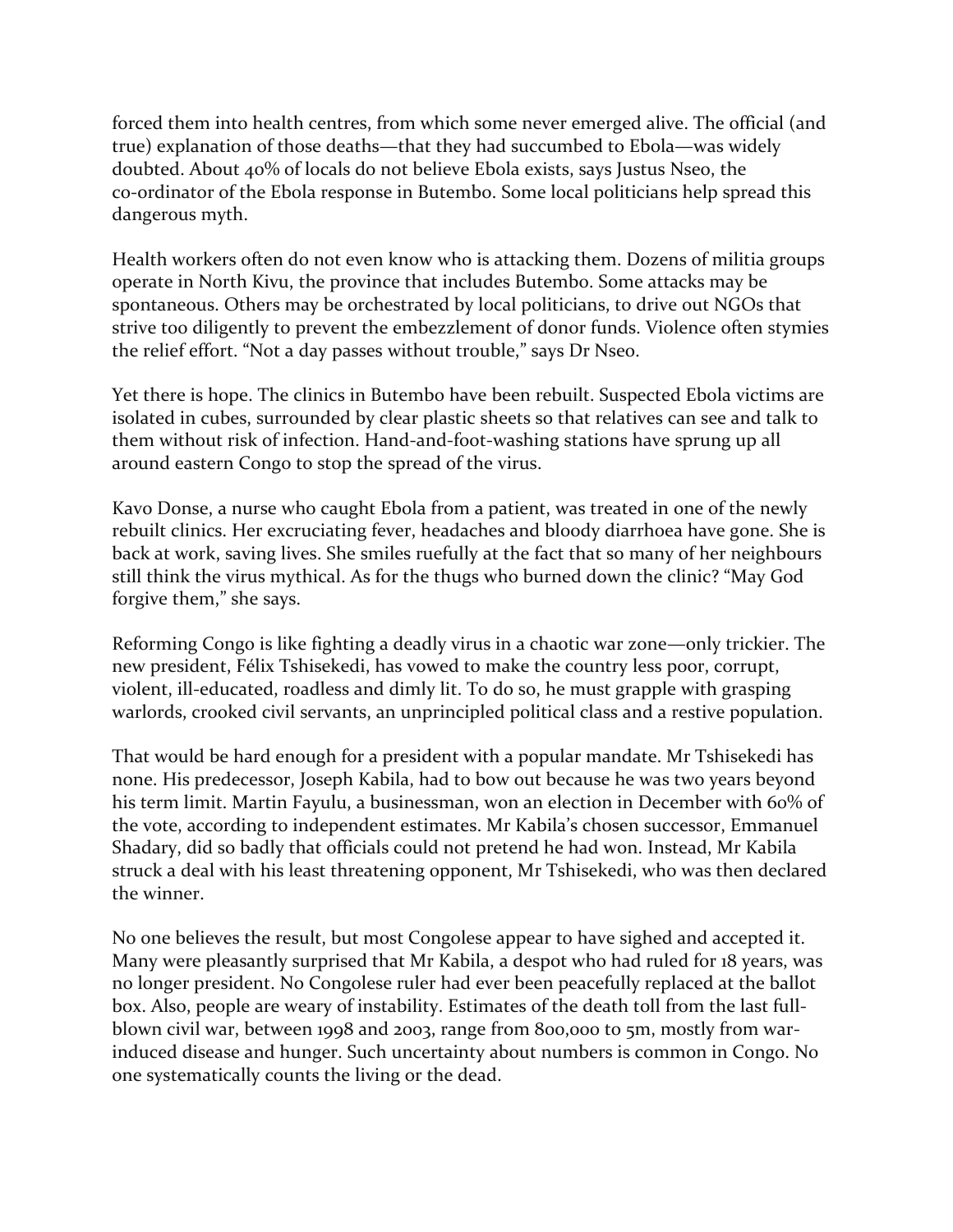The terms of Mr Tshisekedi's alleged deal with Mr Kabila are unknown. What is clear is that the two men are tussling for power. Mr Kabila's coalition controls two-thirds of the seats in the national assembly, and could impeach Mr Tshisekedi. Mr Tshisekedi could dissolve the assembly and demand another election. For six months, no government was formed, as the two camps squabbled over who would get which ministries. A compromise was reportedly struck on July 26th. The division of the spoils is not yet public. One analyst says that Mr Kabila has 70% of the power to Mr Tshisekedi's 30%. But that could change.

Mr Tshisekedi is less tyrannical than Mr Kabila. He has released 700 political prisoners and unmuzzled the media. "I no longer fear being arrested," says Georges Kapiamba, a human-rights campaigner. Mr Tshisekedi says he wants to "dismantle the dictatorial system that was in place". Yet he has banned several public protests.

He travels furiously, seeking to mend Congo's dire relations with donors and neighbours. The IMF is considering whether to offer loans. The World Bank is eager to give the new regime a chance. America supports Mr Tshisekedi, guessing that he cannot be worse than Mr Kabila. Mr Fayulu says this "is a big mistake".



The Economist

Mr Tshisekedi has suspended some officials for financial mismanagement. But Mr Kabila and his cronies appear untouchable, for now. Mr Tshisekedi named a new management team for Gécamines, the atrociously run state mining giant. The minister of industry, loyal to Mr Kabila, refused to approve the appointment. In effect, the ex-president overruled the new one. Observers are unimpressed. "He needs to crush corruption. Right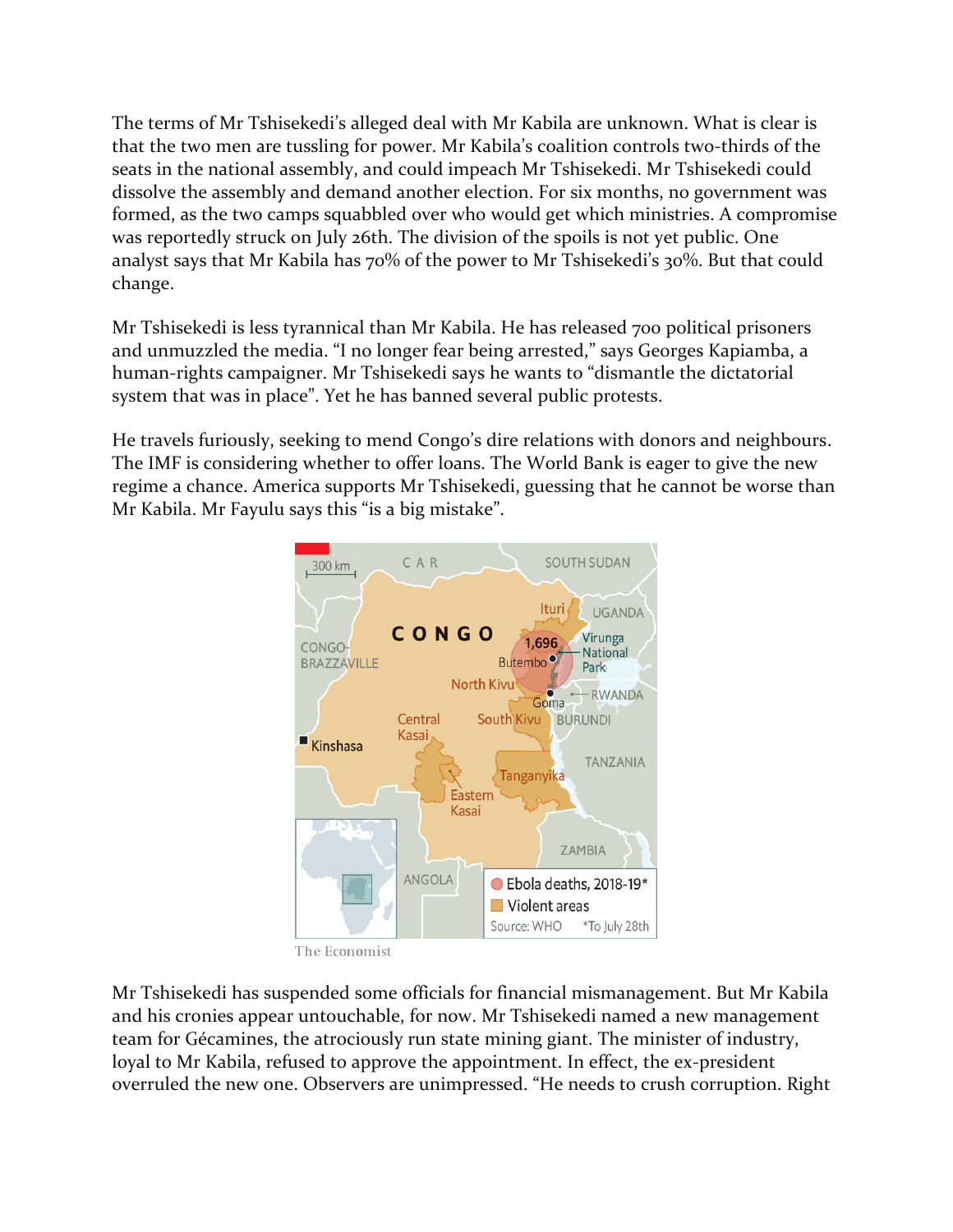now. Put people in prison," says a businessman. "I think when he says [he will fight corruption], he means it. But he doesn't have the tools," says a human-rights agitator.

Mr Tshisekedi has vowed to spend money on roads, schools, health care, electricity, ports and infrastructure. A project to build flyovers in Kinshasa, the capital, has already begun (and is temporarily making congestion much worse). This is not much, but it compares favourably with Mr Kabila's record. Unusually for a dictator, he built very little—not even to put his name on it.

For Congo to revive, it needs a measure of peace and a government that tangibly improves people's lives. Better roads would help, in a country four times the size of France with few good ones. So would electricity—some cities of 1m people, such as Butembo, have no grid. All these things would be easier if Mr Tshisekedi could curb corruption: the ingrained habit whereby anyone with access to public money steals it, and anyone with even a little power makes life miserable for ordinary folk in the hope of being bribed to back off.

Security is improving, says Leila Zerrougui, the head of MONUSCO, the 16,000 strong un peacekeeping mission in Congo. Rebel forces no longer control big towns. "The rebel groups still exist. But they are in hiding," says an observer. Still, things are bad. Some 3m Congolese have been driven from their homes. Six out of 26 provinces are smouldering. The conflagrations in North Kivu, South Kivu and Ituri all involve foreign powers. Militias backed by Rwanda and Uganda energetically loot Congo's minerals. Fighting in Eastern and Central Kasai has eased since 2017, but Tanganyika is still hot. Dozens of armed groups hide in the bush, preying on civilians.

Thanks to Ebola, outsiders are anxious to see Congo pacified. The UN has gone beyond its usual role of protecting civilians, and is using its air power to help the Congolese army drive the ADF, a rebel group with jihadist links, out of Ebola zones. Mr Tshisekedi has suggested inviting the Ugandan army into Congo to fight the adf, which also threatens Uganda. This would not be popular, warns Ms Zerrougui.

The Congolese army would be more effective if its soldiers were paid properly, on time and after they retire. "You can't expect people to die for the nation when they know that their body won't be collected and their family will starve in the streets," says a foreign bigwig. The army is far too big, not least because it keeps absorbing ex-rebels. Thousands have "surrendered", joined up and carried on pillaging in a government uniform.

It would be better, many observers reckon, if rebels who lay down their arms could be nudged into civilian jobs, or helped to become farmers. Given how little most "earn" by looting, this is possible. But government schemes to retrain ex-combatants have not always been well run. Some have been given kit to become electricians and sent to villages with no electricity.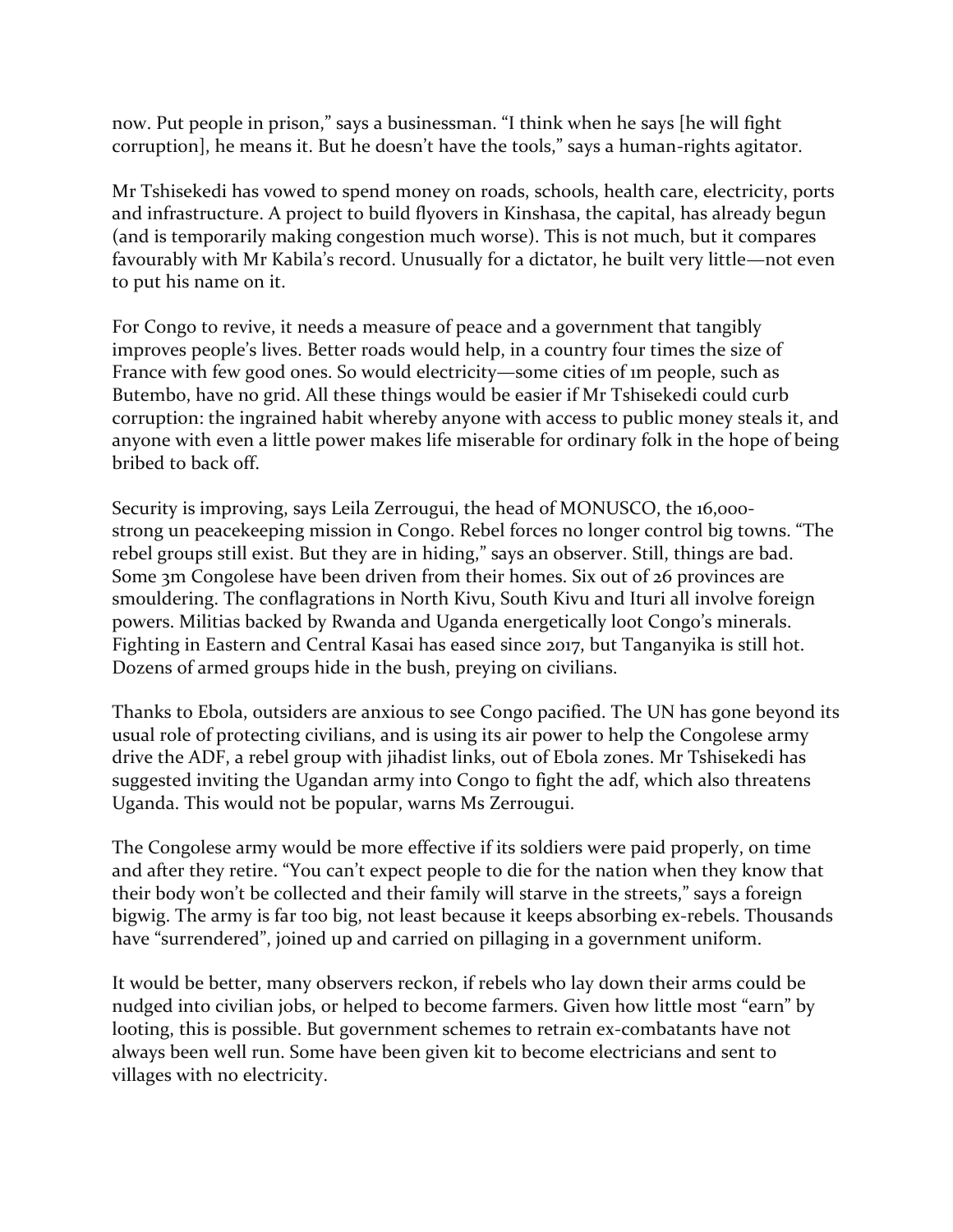## **I know why the jailbird rings**

Lasting peace is unlikely so long as killers face no punishment. The un has sponsored attempts to prosecute war criminals, but the process is uncertain. Justice exists "to reestablish order" and "to end impunity", says Colonel Hippolyte Ndaka, a prosecutor in Goma. His target, Ntabo Ntaberi Cheka, a former warlord, sits in a cell nearby. Guarding him are Congolese soldiers, some of them visibly drunk or reeking of marijuana. Mr Cheka is accused of recruiting child soldiers and letting his men carry out mass rapes. Some accused women of hiding smuggled gold in their vaginas, as a pretext to strip and violate them.

Surly and defiant in a tracksuit and flip-flops, Mr Cheka denies it all. He led a militia to defend the local population against foreign invaders, and not, as some allege, to seize local gold and tin mines. Where, he asks, are the witnesses to prove his guilt? Where, indeed? A handful of brave souls have offered to testify; faces covered, voices scrambled. Most of his alleged victims, however, are too scared. The man in the cell next to Mr Cheka's openly toys with a mobile phone. It would be easy for the caged warlord to talk to his troops, hundreds of whom still lurk in the bush.

For all the gloom and mayhem, most of Congo is not at war. A businessman in Kinshasa says that the fighting 2,000km away does not affect him at all. "You have plenty of rebels in Ituri and the Kivus," he says. "It sucks. I hate it. But for them to reach my company headquarters would take years."

The budget is balanced. (Who will lend money to Congo?) Inflation is a modest 11%—far below its peak of 24,000% in 1994. But growth is feeble. GDP expanded by 5.8% in 2018, of which 4.4 percentage points came from mining. With population growth around  $3\%$ "most people got poorer," says Philippe Egoumé of the IMF.

## **A bruising business environment**

Over dinner in a posh restaurant, four businessmen swap tales of woe. Every one of them has been arrested or assaulted. One was held in the back of a car and thumped until his two meaty assailants were tired of thumping. All complain of high taxes and constant "inspections". One says that officials try to extort money from his firm "about once a day". "There are 300 different taxes and they can choose which one to audit. A tax inspector who uncovers tax fraud gets to keep 25% of the fine, so they bribe your staff to do bad things."

Micro-entrepreneurs have it even tougher. At the "petite barrière" in Goma, a border crossing with Rwanda used by small traders, the road on the Rwandan side is well-paved and smooth. As soon as it enters Congo, it is a cratered moonscape. Push-carts loaded with sacks of grain bump and jostle through the hubbub. Police grab a trader by the neck, force him to open his backpack and accuse him of smuggling matches. Another trader reminds an official of a previous arrangement to dodge import taxes and is told to shut up because a journalist is present.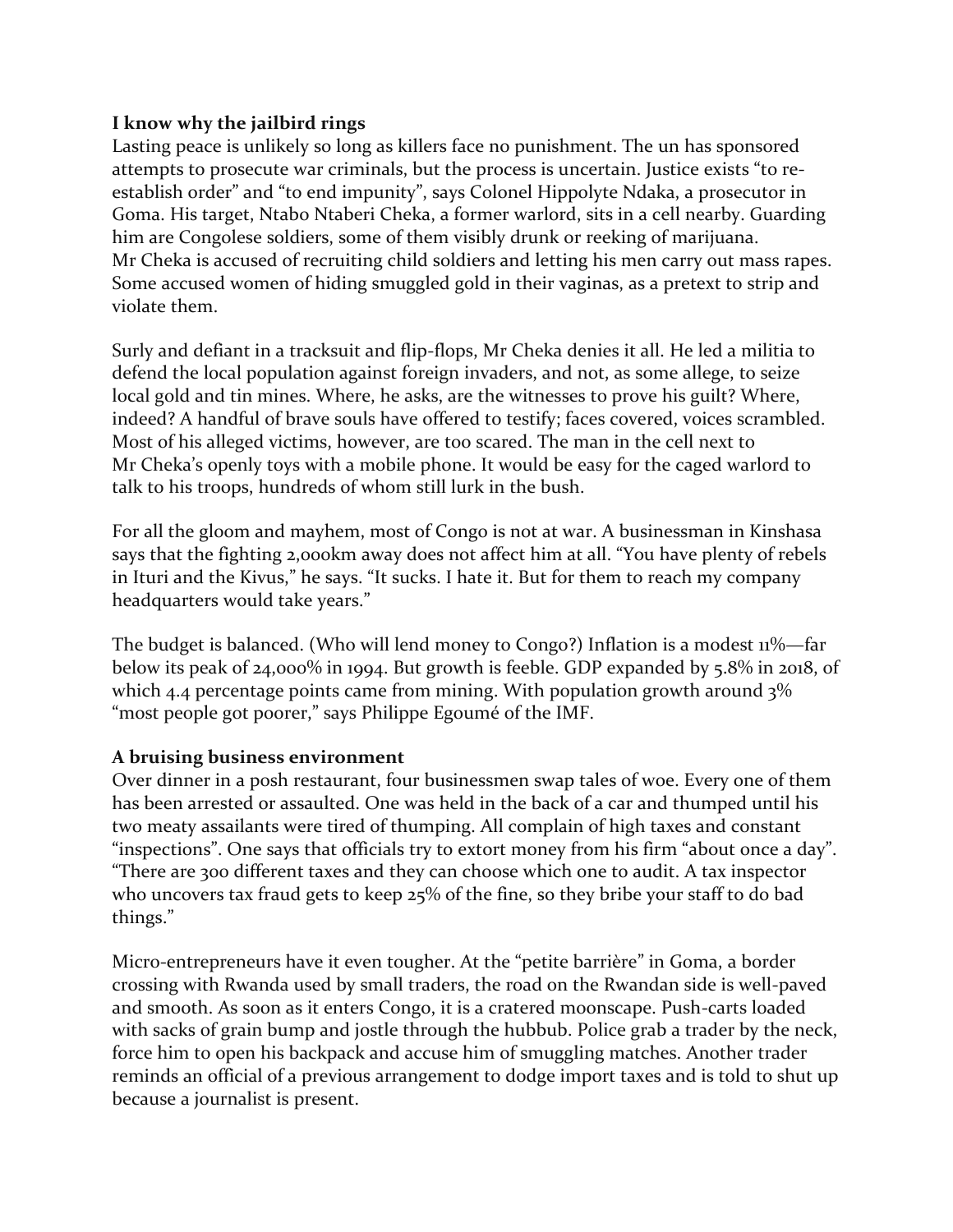Diodata Ruyumba, a trader, is walking into Congo with a bowl of salt fish, peanuts and onions on her head. Business is bad, she says. The Congolese franc doesn't buy as much as it used to in Rwanda. "If we had peace we could grow enough in Congo," she says; "The soil is richer. We have lots of land. But it's too unsafe to farm it." She fled her village after her grandfather was murdered and her brother shot and hospitalised. She has no idea who the killers were.

When the state is absent or useless, others step in. Often they are malign: for example, the militias who charge locals "taxes" for "protection". Sometimes they are benign: several big private firms in Congo build their own roads, which others can also use. An intriguing example of the interplay between such good and bad actors can be seen in the Virunga National Park, 8,000 square kilometres of forest, lake and savannah sandwiched between three live volcanoes and the Mountains of the Moon.

Legally, the park is reserved for wildlife, including endangered mountain gorillas. No one is allowed to farm its rich volcanic soil, chop down trees or hunt game. But this is Congo. The 4m people who live within a day's walk of Virunga often plant crops, burn wood for charcoal and poach hippos for their meat. And the many militia groups who hide in the park offer them "protection": ie, they take a cut of everything produced illegally in the park. They also scare off tourists.

The risk to tourists is modest—well-armed rangers, perhaps the best-trained forces in Congo, accompany them everywhere. A complex surveillance system ensures that visitors are not sent into areas where bullets are flying. But more than 170 park staff have been killed since 1996. And two British trekkers were kidnapped last year (they were released unharmed). Emmanuel de Merode, the Belgian aristocrat who runs the park, closed it to tourists for eight months while he beefed up security. The park is now open again, but the number of visitors is a paltry fraction of what it could attract. Congo is far bigger and arguably more beautiful than Kenya, yet Kenya earns 250 times as many tourist dollars.

To keep functioning, Virunga must generate more cash and local support. That means taking on tasks normally reserved for a state. Since no one can rely on the police, the rangers protect locals from the militias, escorting convoys of vehicles through the park. The number of reported attacks on civilians there has fallen from 144 in 2015 to eight last year. The park also has checkpoints where travellers wash their hands and are tested for the high temperature that may mean they have Ebola.

Technically, the park is an arm of the state and Mr de Merode is a government employee. But it is partly funded by a UK-based charity, and Mr de Merode has forged public-private partnerships to foster industry. The Virunga Alliance, a partnership with local people and businesses, is building roads and hydroelectric plants. It powers thousands of homes, and allows a local factory to turn vegetable oil into soap. A field has been cleared to build a chocolate factory. Mr de Merode says that every new megawatt (13 megawatts are generated jointly by the two plants already installed) creates between 800 and 1,000 jobs.